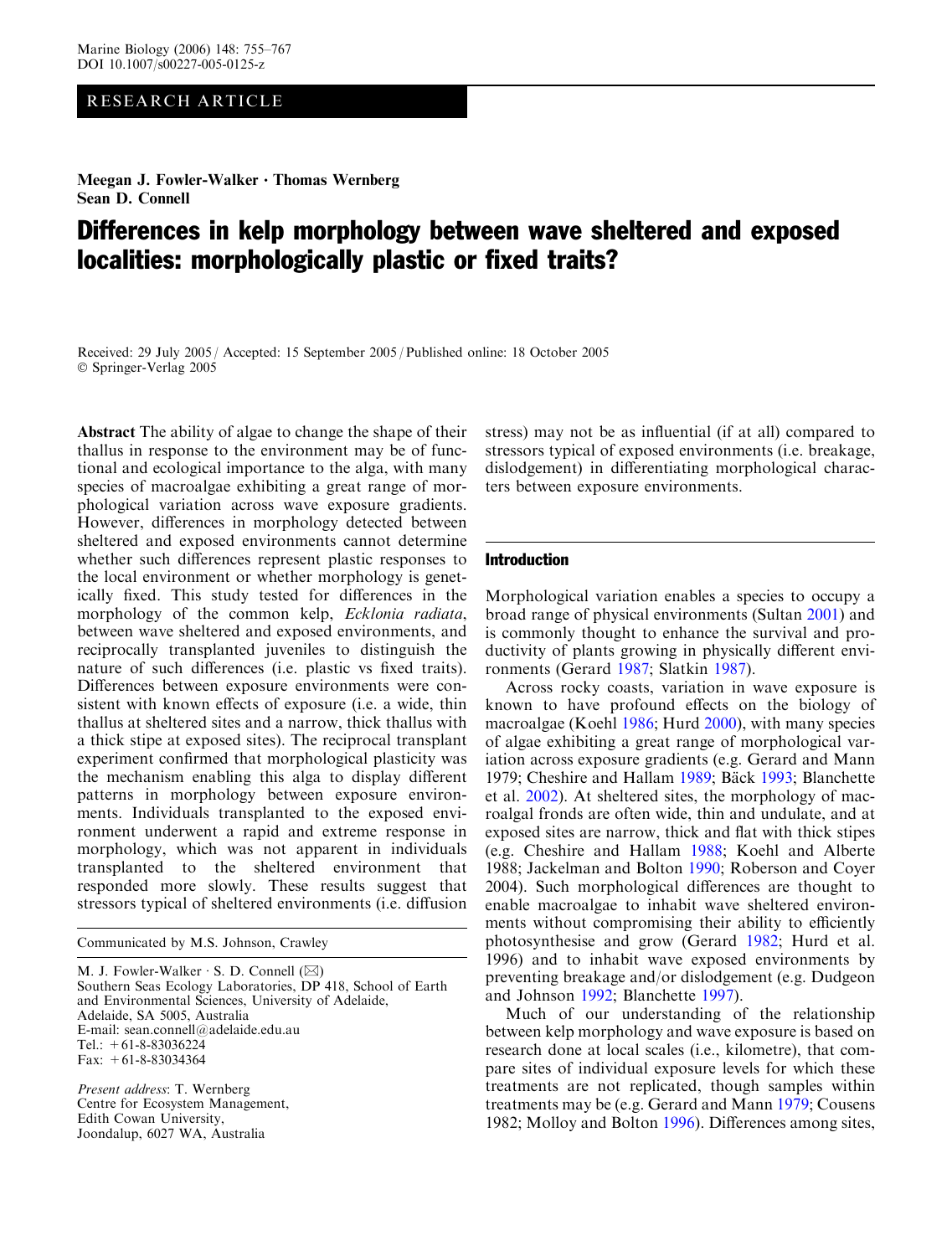therefore, are attributed to an effect of exposure without identifying the contribution of intrinsic spatial variation (i.e. pseudoreplication: Hurlbert [1984\)](#page-11-0). Where broaderscale studies have been attempted (i.e. thousands of kilometres), these studies have either correlated measures of exposure to morphology across the sampled sites (e.g. Rice et al. [1985;](#page-12-0) Cheshire and Hallam [1989](#page-11-0); Rice and Kenchington [1990;](#page-12-0) Fowler-Walker et al. [2005a\)](#page-11-0), or have used exposure as an ad hoc explanation of large variation in morphology among sites (e.g. Ralph et al. [1998](#page-12-0); Blanchette et al. [2002](#page-11-0); Wernberg et al. [2003\)](#page-12-0). Rarely has the relationship between wave exposure and morphology been studied among replicate levels of exposure (but see Jackelman and Bolton [1990](#page-11-0); Kalvas and Kautsky [1993\)](#page-11-0), which can be particularly insightful when testing for the existence of patterns associated with exposure.

While morphological differences associated with exposure environments have been used as evidence for a plastic response to wave exposure (Norton et al. [1982\)](#page-12-0), such associations may alternatively reflect genetically fixed traits (i.e. ecotypes) that are the result of speciation in the face of strong selection by environmental factors (e.g. Chapman [1974;](#page-11-0) Serisawa et al. [2003](#page-12-0); Roberson and Coyer [2004](#page-12-0)). We assess whether morphological variation observed in kelps is a plastic response to the local environment or whether morphology is genetically fixed; a useful distinction if we are to understand the population-biology of kelps (i.e. genetically isolated populations versus well mixed populations that respond to local conditions). Transplant experiments have previously been used to differentiate between these competing models, with the results of such experiments differing depending on the species involved and the environmental condition examined (e.g. De Paula and De Oliveira [1982](#page-11-0); Druehl and Kemp [1982](#page-11-0); Blanchette et al. [2002](#page-11-0); Roberson and Coyer [2004](#page-12-0)).

The canopy-forming kelp, Ecklonia radiata (order Laminariales, family Alariaceae), characterises the rocky coast of temperate Australia (Kennelly and Underwood [1993](#page-11-0); Goodsell et al. [2004](#page-11-0)) and inhabits environments ranging from wave exposed coastlines to sheltered embayments. Recent studies of E. *radiata* have demonstrated considerable variation in morphology across southern Australia (Wernberg et al. [2003;](#page-12-0) Fowler-Walker et al. [2005b\)](#page-11-0), and that the magnitude of this variation may be related to differences in wave exposure (Fowler-Walker et al. [2005a\)](#page-11-0). However, only a few studies have used transplant experiments to examine the effects of environmental conditions on morphological characteristics of Laminarian algae (e.g. Gerard and Mann [1979;](#page-11-0) Serisawa et al. [2002;](#page-12-0) Roberson and Coyer [2004](#page-12-0)). In the present study, we tested for differences in the morphology of E. radiata between sheltered and exposed sites, and used a reciprocal transplant experiment to examine whether morphological differences were genetically fixed or were inducible responses to the local environment.

To distinguish between models of morphologically plastic and fixed traits we tested the following predic-

tions:  $(1)$  that the morphology of  $E$ . *radiata* differs between sheltered and exposed environments using replicated observations of exposure. Once natural differences in morphology between exposures were established, we then tested the prediction that if we transplant juvenile sporophytes from the sheltered to exposed side of an island (and vice versa), (2) the morphology of transplanted individuals will differ from the morphology of individuals transplanted within the native site, and (3) the morphology of transplanted individuals will not differ from the morphology of individuals transplanted within the recipient site.

## Methods

Quantification of natural patterns

The morphology of E. *radiata* was quantified between July and August 2004 on the in-shore side (hereafter referred to as 'sheltered') and offshore side (hereafter referred to as 'exposed') of two islands: Wright Island (WI; 35°34'S, 138°36'E) and Seal Rocks (SR; 35°34'S, 138°38'E), located at Encounter Bay, South Australia (Fig. [1\). Within each side of each island, 18 quadrats](#page-2-0)  $(1 \text{ m}^2)$  $(1 \text{ m}^2)$  $(1 \text{ m}^2)$  $(1 \text{ m}^2)$  were haphazardly placed within monospecific stands of E. radiata (i.e.  $\geq 80\%$  of the canopy comprised E. radiata [species\) at 6–8 m depth. Quadrats were sep](#page-2-0)[arated by](#page-2-0)  $\sim$ [10 m and positioned >1 m from the edge of](#page-2-0) [a](#page-2-0) [stand.](#page-2-0) [Within](#page-2-0) [each](#page-2-0)  $1 \text{ m}^2$  $1 \text{ m}^2$  $1 \text{ m}^2$  $1 \text{ m}^2$  [quadrat the density of mature](#page-2-0) E. radiata [plants was recorded and three of these plants](#page-2-0) [were haphazardly chosen and harvested as close as](#page-2-0) [possible to the holdfast using a sharp knife. Only](#page-2-0) [mature, stage three plants \(sensu: Kirkman](#page-11-0) 1981) were sampled so that any ontogenetic effects on morphological characters were reduced. Only solitary individuals (no overlapping holdfasts) were collected, as aggregation has been shown to affect the morphology of E. radiata (Wernberg [2005\)](#page-12-0). The plants were brought to the surface, drained, bagged and transported to the laboratory on ice, where they were frozen and held at  $-20^{\circ}$ C until processed. Morphological measures were made on thawed specimens and characterised those previously used to describe the morphological variation in E. radiata across broad-scales (e.g. Wernberg et al. [2003;](#page-12-0) Fowler-Walker et al. [2005b](#page-11-0)). Fourteen morphological characters were measured on each thallus (cf. Table [3\), eight characters as described in Fowler-Walker](#page-7-0) [et al. \(2005b](#page-11-0)) and six additional characters: (1) lamina thickness measured midway along the lengthwise axis, (2) lateral length measured on a mature secondary lateral protruding from the central lamina, (3) lateral width and (4) thickness measured half way along the length of a secondary lateral, (5) number of laterals counted as mature, intact secondary laterals and (6) number of corrugations per centimetre across the width of a lateral.

Wave exposure was quantified at the sheltered and exposed side of both islands using three different methods (Table [1\): estimation of wave height, measurement of](#page-2-0)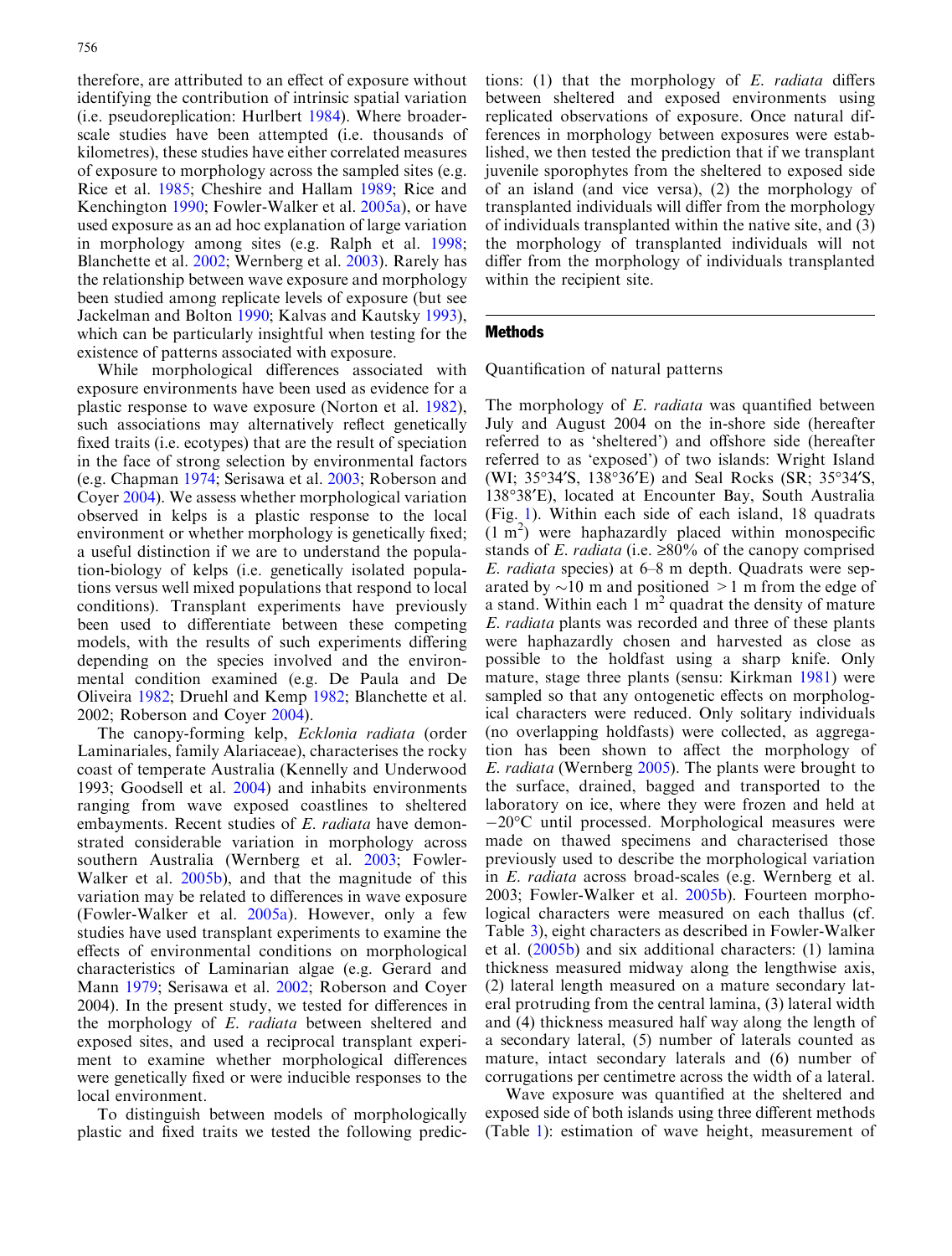<span id="page-2-0"></span>Fig. 1 Map showing the location of Wright Island (WI) and Seal Rocks (SR) in South Australia and the position of study sites (sheltered and exposed sites)



water velocity and calculation of an exposure index. Wave height was estimated by observing the rise and fall of 20 consecutive waves against the rocks of the island from a boat. Observations from all sites were made within 45 min of each other on the 22 July 2004. Water velocity was calculated by measuring the maximum drag force at each site using spring scales with plastic golf [balls \(Bell and Denny](#page-11-0) 1994). Two spring scales were deployed at each site, at the depth of specimen collection (6–8 m), between the 2 and 4 October 2004. Drag measurements were subsequently converted to water velocities using the calibration curves provided by Bell and Denny [\(1994\)](#page-11-0). Lastly, an exposure index for each site was calculated using a modification of Baardseth's ([1970\)](#page-11-0) method (see Rice and Kenchington [1990](#page-12-0)). The index is equal to the number of  $\overline{9}$  sectors radiating from the site that are fully open to seaward for 7.5 km or further. In determining values of the index  $(0 =$  extreme shelter and  $40 =$  ultimate exposure), 1:100,000 scale

topographic maps were used and all rocks and headlands marked on those maps were taken into account. Three a priori planned contrasts (Day and Quinn [1989\)](#page-11-0) were used to test differences in wave height and water velocity between sheltered and exposed sites at WI and SR: (1) WI sheltered vs WI exposed, (2) SR sheltered vs SR exposed and (3) WI sheltered  $+$  SR sheltered vs WI exposed + SR exposed. No tests were performed on the exposure indices as only one value was obtained per site.

## Analysis of natural patterns

Multivariate tests of differences in morphology used non-parametric multivariate analysis of variance (NP-MANOVA: Anderson [2001](#page-11-0)) on untransformed data using Gower dissimilarities (Gower [1967\)](#page-11-0), as recommended for variables measured on different scales (Podani [1999](#page-12-0)). NP-MANOVA enables the analysis of

|  | Table 1 Measurements of wave exposure |  |  |
|--|---------------------------------------|--|--|
|--|---------------------------------------|--|--|

| Wave exposure measures                                                                                           | Sheltered                                |                                          | Exposed                                  |                                    |  |  |
|------------------------------------------------------------------------------------------------------------------|------------------------------------------|------------------------------------------|------------------------------------------|------------------------------------|--|--|
|                                                                                                                  | Wright Island                            | Seal Rocks                               | Wright Island                            | Seal Rocks                         |  |  |
| Wave height <sup>a</sup> $(m)$<br>Water velocity <sup>b</sup> (ms <sup>-1</sup> )<br>Exposure index <sup>c</sup> | $1.08 \pm 0.09$<br>$1.31 \pm 0.04$<br>10 | $1.30 \pm 0.09$<br>$1.45 \pm 0.24$<br>10 | $1.68 \pm 0.12$<br>$2.10 \pm 0.01$<br>16 | $1.73 \pm 0.12$<br>$2.51 \pm 0.10$ |  |  |

<sup>a</sup>Wave height is the mean ( $\pm$ SE) height of 20 consecutive waves at each site

<sup>b</sup>Water velocity is the mean ( $\pm$ SE) velocity of two spring scale measurements at each site

Exposure index is the number of  $9^{\circ}$  sectors radiating from a site with an open fetch of  $\geq$ 7.5 km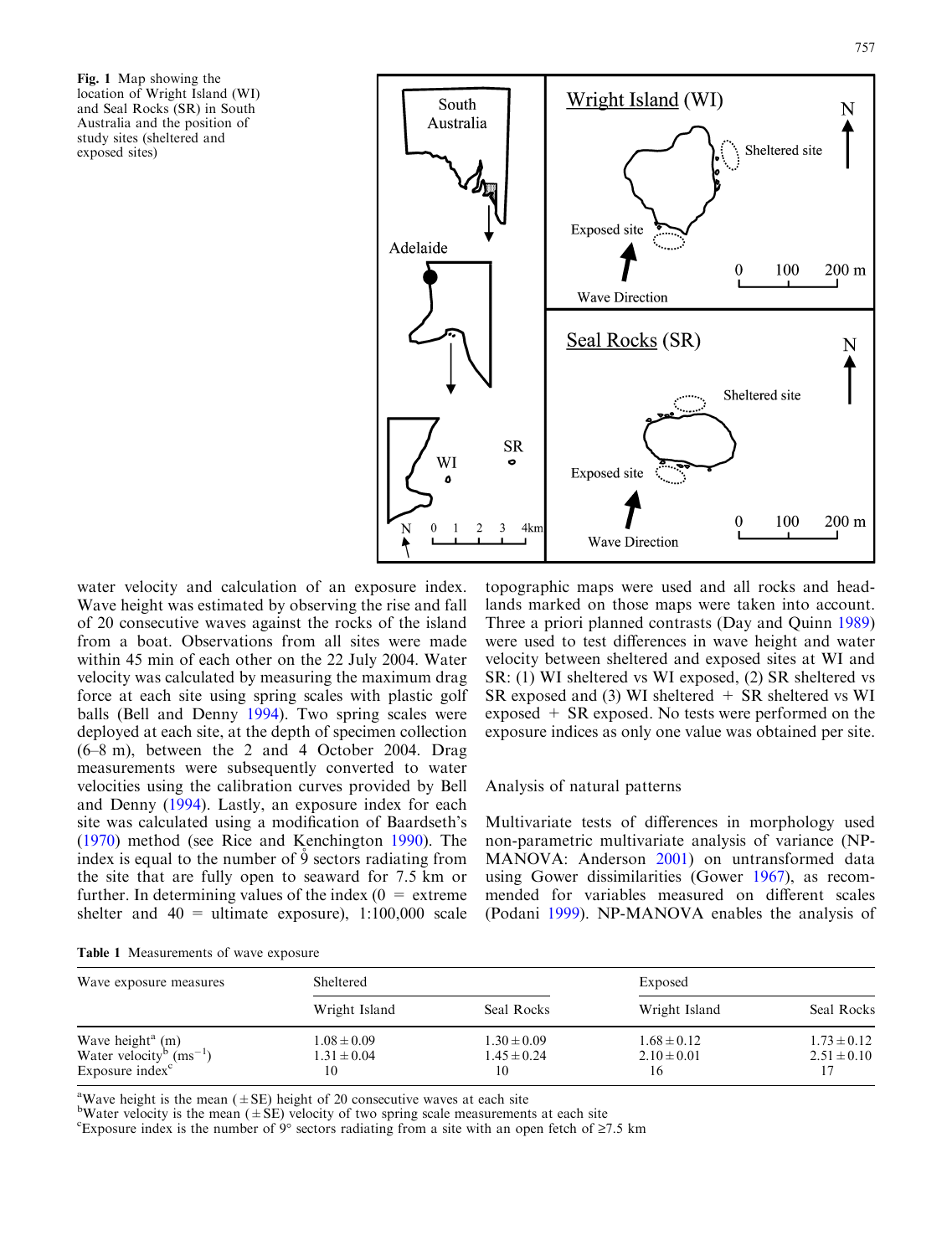mixed models (random and fixed factors) in multivariate space. Tests for differences in individual characters were carried out using analysis of variance (ANOVA) using the software (GMAV5) and procedures provided by Underwood [\(1997\)](#page-12-0). For all analyses, Island (random) and Exposure (fixed) were orthogonal to one another, and Quadrat (random) was nested within Exposure and Island.

Sampling targeted kelp occurring at similar depths  $(6-8 \text{ m})$  and densities  $(22-26 \text{ kelp per m}^2)$ . The depth and density of each sample were quantified and assessed for differences using a two-way ANOVA, where Island (random) and Exposure (fixed) were orthogonal to one another and measurements at each quadrat  $(n=18)$  were treated as replicates. The density of E. radiata plants averaged  $24.7 \pm 0.5$  SE per m<sup>2</sup> across all quadrats sampled and did not differ between sheltered and exposed sites (ANOVA:  $F_{1,68}$  = 0.21,  $P$  = 0.65) or between islands (ANOVA:  $F_{1.68} = 0.08$ ,  $P = 0.37$ ). Similarly, the depth at which individual quadrats were placed did not differ between sheltered and exposed sites (ANOVA:  $F_{1,68}=0.15$ ,  $P=0.70$  or between islands (ANOVA:  $F_{1,68}$  = 0.08, P = 0.77) and averaged 6.7  $\pm$  0.4 m across all quadrats sampled. Hence the density of E. radiata (at the scale of 1  $m^2$ ) and the depth at which plants were taken do not offer an alternative explanation for the differences in morphology detected between exposure levels and islands.

## Experimental tests of reciprocal transplants

To determine whether morphological characters of E. radiata can change to match the morphology of individuals in a new environment, or whether they maintain the morphology of their native site, a reciprocal transplant experiment was performed at WI. The transplant experiment was established on the 17 July 2004 and ran for 7 months through the summer (the period of greatest plant growth: Kirkman [1984](#page-11-0)). A total of 200 undifferentiated juveniles (defined below) were collected from both the sheltered ( $n=100$ ) and exposed ( $n=100$ ) side of WI. Of the 100 juveniles collected from the sheltered side, half were transplanted to the exposed side of the island and half were transplanted back to the sheltered site (=control). The same procedure was carried out on juveniles collected from the exposed site. Juveniles were defined as a single blade that showed no development of secondary laterals (i.e. Stage 1, sensu Kirkman [1984\)](#page-11-0), and the average plant length was  $19.3 \pm 0.4$  cm ( $\pm$ SE). Juveniles collected at the sheltered site did not differ from those collected at the exposed site (see below).

Juveniles were collected from the reef by prying the holdfast off the substratum with a dive knife, placing them in a mesh bag and bringing them to the surface. At the surface the 200 juveniles were separated into 4 treatments (2 transplants  $\times$  2 controls,  $n=50$  juveniles per treatment). Within each treatment 10 juveniles (each separated by 10 cm) were attached to a 1 m length of sisal rope by entwining their holdfasts into the rope, with five replicate ropes per treatment (4 treatments  $\times$  5 replicate ropes  $\times$  10 juveniles per rope = 200 juveniles). All juveniles were held in flowing seawater for no longer than 18 h prior to transplantation. Individual ropes were tagged and were treated as replicates, with measurements of plant height made prior to transplantation. Replicate ropes were transplanted to either the sheltered or exposed side of WI, depending on the treatment, were placed beneath sparse canopies of E. radiata (i.e. densities  $\leq$  4 plants per m<sup>2</sup>) and ropes were attached to the holdfast of adult plants with cable ties. All ropes were haphazardly scattered throughout the experimental site at a similar depth as our description of natural patterns  $(6–8 \text{ m depth})$ , and were separated by  $1–10 \text{ m}$ . The average depth at which transplanted ropes were attached was  $7.3 \pm 0.2$  m ( $\pm$ SE) and this did not differ between the sheltered and exposed site (ANOVA:  $F_{1,18}=0.29$ ,  $P=0.60$ ). The average length of juveniles at the start of the experiment was  $19.3 \pm 0.4$  cm ( $\pm$ SE) and did not vary among any of the treatment groups (ANOVA:  $F_{1,16}=0.69, P=0.57$ .

During the experiment, morphological characters that could be accurately measured underwater were sampled, which included plant length, stipe length and stipe width. This in situ sampling first occurred 3 months after the experiment was set-up (October 2004), then again in November 2004 and December 2004. Large swells prevented measurements being made in January 2005, and transplants were harvested on the 15 February 2005 once they had first reached maturity (i.e. early stage 3 plants). Harvested plants were refrigerated and transported to the laboratory where a complete set of morphological measurements was made  $(n=14 \text{ characters})$ : cf. Table [5\). These measurements included all characters](#page-10-0) [we used to describe natural patterns \(except for the](#page-10-0) [number of eroded laterals and corrugations, as they were](#page-10-0) [difficult to distinguish\) and also included the wet weight](#page-10-0) [of the stipe and holdfast to further describe morpho](#page-10-0)[logical variation of the plant. Due to the mortality of](#page-10-0) [individuals at both sheltered and exposed sites, the final](#page-10-0) [sample size of each treatment \(in February 2005\) was:](#page-10-0) sheltered transplants  $(n=3 \text{ ropes})$ , sheltered controls  $(n=4 \text{ ropes})$ , exposed transplants  $(n=3 \text{ ropes})$ , exposed controls  $(n=0$  ropes).

#### Analysis of experimental responses

The design of the transplant experiment tested the following predictions: (1) individuals transplanted between exposures will differ in morphology to individuals transplanted within their native site (i.e. a plastic response: sheltered to exposed sites (SE)  $\neq$  sheltered controls (SS) and exposed to sheltered sites  $(ES) \neq exposed$  controls  $(EE)$  and  $(2)$  individuals transplanted between exposures will not differ in morphology to individuals transplanted within the recipient site (i.e.  $SE$  =  $EE$  and  $ES$  =  $SS$ ). Loss of controls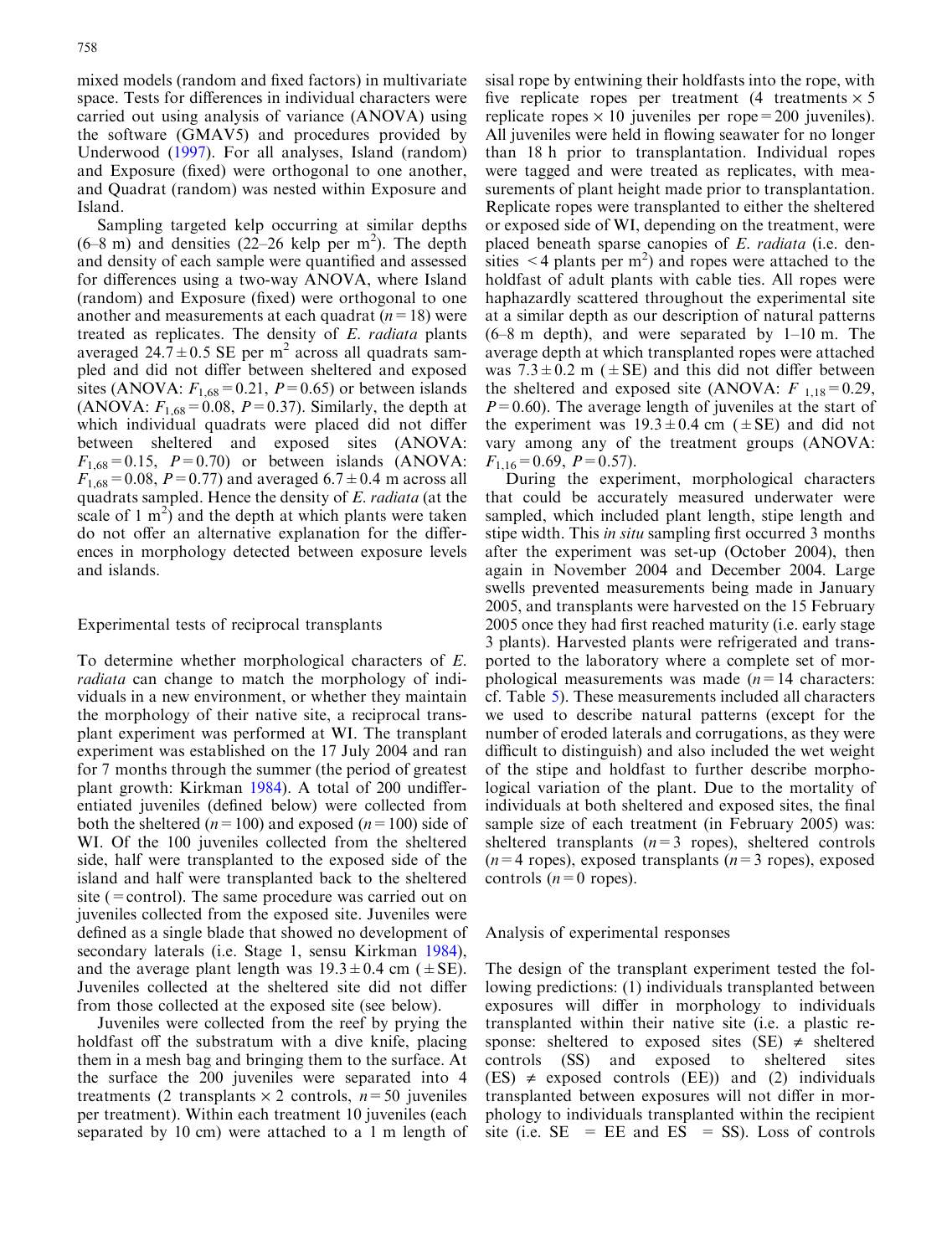from the exposed site prior to the final sampling period (February 2005) forced us to apply the experimental design on the data collected in situ  $(n=3 \text{ morphological})$ characters) at the previous sampling date (December 2004) (see Fig. 4, Table [4\). Data collected at the final](#page-7-0) [sampling period \(February 2005:](#page-7-0)  $n=14$  morphological [characters\) tested the prediction that \(1\) individuals](#page-7-0) [transplanted from sheltered to exposed environments](#page-7-0) [will differ in morphology to individuals transplanted](#page-7-0) within their native site (i.e.  $SE \neq SS$ ) and (2) individ[uals transplanted from exposed to sheltered environ](#page-7-0)[ments will not differ in morphology to individuals](#page-7-0) transplanted within the recipient site (i.e.  $ES = SS$ ). A [priori planned contrasts \(Day and Quinn](#page-11-0) 1989) tested for differences in morphology between treatments in December 2004 (SE vs SS, ES vs EE, SE vs EE, and ES vs SS) and February 2005 (SE vs SS and ES vs SS).

# **Results**

All three measures of wave exposure showed differences between sheltered and exposed sites (Table [1\). Impor](#page-2-0)[tantly, the analysis of both wave height and water](#page-2-0) [velocity showed significant differences between exposed](#page-2-0) [and sheltered sites \(ANOVA: wave height:](#page-2-0)  $F_{1,76} = 22.54$ ,  $P=0.000$ , water velocity:  $F_{1,4}=28.51$ ,  $P=0.006$ ) that [were consistent between islands \(ANOVA planned](#page-2-0) contrasts: WI exposed =  $SR$  exposed > WI sheltered =  $SR$  sheltered).

# Natural patterns

Multivariate analyses detected differences in the morphology of E. *radiata* between islands (WI  $\neq$  SR) and exposure (sheltered  $\neq$  exposed) (Fig. 2, Table 2). Significant differences were detected among quadrats within each exposure level and island, but these differences did





Fig. 2 Non-metric ordination of centroid values (average of replicate plants within a quadrat) representing the morphological variation of Ecklonia radiata between sheltered sites (filled symbols) and exposed sites (*unfilled symbols*) for each quadrat  $(n = 18)$ within WI (triangle) and SR (circle). A stress value of 0.004 indicates an interpretable ordination of the multivariate data in two dimensions (Clarke [1993](#page-11-0))

not obscure patterns among treatments. While there was a significant interaction between island and exposure, pair wise comparisons indicated that differences between exposure levels were consistent between islands and vice versa (Table 2).

Notwithstanding the substantial univariate variation among quadrats within each exposure and island, each character differed between sheltered and exposed sites,

Table 2 Results of a three-factor NP-MANOVA testing for natural differences in the morphology of Ecklonia radiata among islands (Wright Island vs Seal Rocks), level of exposure (sheltered vs exposed) and quadrats  $(n=18)$  and pair wise comparisons of terms in the significant Island  $\times$  Exposure interaction

| Treatment                                | df                   | MS                | F     | P       |
|------------------------------------------|----------------------|-------------------|-------|---------|
| Island                                   |                      | 95.80             | 19.92 | $* * *$ |
| Exposure                                 |                      | 157.39            | 32.73 | * * *   |
| Island $\times$ Exposure1                |                      | 12.06             | 2.51  | $\ast$  |
| Quadrat (Island $\times$ Exposure)       | 68                   | 4.81              | 1.91  | * * *   |
| Residual                                 | 144                  | 2.52              |       |         |
| Pairwise comparisons of interaction term |                      |                   | T     | P       |
| Exposure (Wright Island)                 | Sheltered vs exposed |                   | 4.93  | $* * *$ |
| (Seal Rocks)                             | Sheltered vs exposed |                   | 5.30  | * * *   |
| Island (Sheltered)                       | Wright Island vs     | Seal              | 4.88  | * * *   |
|                                          | Rocks                |                   |       |         |
| (Exposed)                                | Wright<br>Island     | Seal<br><b>VS</b> | 3.24  | * * *   |
|                                          | Rocks                |                   |       |         |

Non-significant (NS)  $P > 0.05$ ,  $*P < 0.05$ ,  $*P < 0.01$ ,  $**P < 0.001$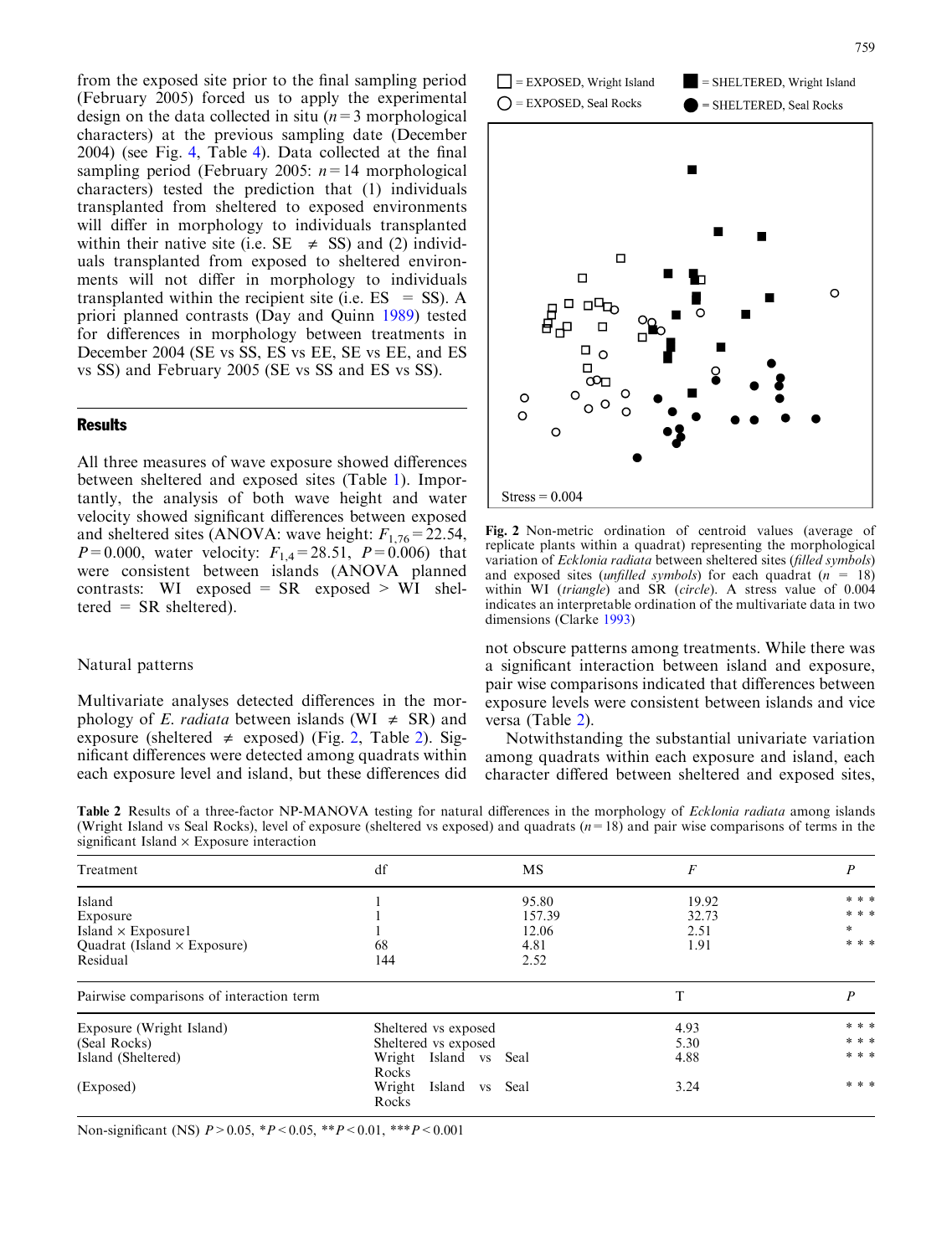except for corrugations (Fig. 3, Table [3: SNK tests\).](#page-7-0) [Plants at exposed sites had smaller measures of weight,](#page-7-0) [surface area, lamina width, lateral length, lateral width,](#page-7-0) [number of laterals and number of eroded laterals](#page-7-0) (Fig. [3a, c, g, i, j, l, m, Table](#page-7-0) 3a, c, g, i, j, l, m: SNK [tests\), and had greater measures of stipe width, lamina](#page-7-0) [thickness and lateral thickness \(Fig.](#page-7-0) 3e, h, k, Table 3e, h, [k: SNK tests\) compared with sheltered sites. A signifi](#page-7-0)[cant interaction between exposure and island was](#page-7-0) [detected for plant length, stipe length and lamina length,](#page-7-0) [such that measures were greater at exposed compared to](#page-7-0) [sheltered environments at WI only, and no differences](#page-7-0) [were detected at SR \(Island](#page-7-0)  $\times$  Exposure interaction: Fig. 3b, d, f, Table [3b, d, f: SNK tests\). A significant](#page-7-0) [interaction between exposure and island was also de](#page-7-0)[tected for lateral length; however, this interaction did](#page-7-0) [not reflect inconsistent patterns between islands, but](#page-7-0) [rather reflected the greater magnitude of difference](#page-7-0) [between sheltered and exposed environments at SR](#page-7-0) compared to WI (Fig. 3i, Table [3i: SNK tests\). Differ](#page-7-0)[ences between islands \(consistent between levels of](#page-7-0) [exposure\) were also detected for some morphological](#page-7-0) [characters, whereby plants at WI had greater surface](#page-7-0) [area, lateral width and lateral thickness, and had smaller](#page-7-0) [measures of stipe width and number of laterals, com](#page-7-0)pared to SR (Fig [3c, j, k, e, l, Table](#page-7-0) 3c, j, k, e, l: SNK [tests\).](#page-7-0)

# Experimental responses

Differences in morphology were detected (December 2004) between individuals transplanted between exposures and individuals transplanted within their native site (SE  $\neq$  SS and ES  $\neq$  EE) for all measures of morphology (Fig. 4, Table [4\). No differences in mor](#page-7-0)[phology were detected between individuals transplanted](#page-7-0) [between exposures and individuals transplanted within](#page-7-0) the recipient site ( $SE$  =  $EE$  and  $ES$  =  $SS$ ) for all [measures of morphology except for stipe width, where](#page-7-0) [measures of transplants to exposed environments were](#page-7-0) [in fact greater than that of individuals within the re](#page-7-0)cipient site (SE  $\ge$  EE) (Fig. 4, Table 4).

At the final sampling period (February 2005), where all 14 morphological characters were measured, differences were detected between individuals transplanted from SE and individuals transplanted within the native site (SE  $\neq$  SS), for all characters except for weight, lamina thickness and number of laterals (Fig. [5,](#page-9-0) Table [5\). Compared to controls \(SS\), individuals trans](#page-10-0)[planted to the exposed site \(SE\) had greater measures of](#page-10-0) [plant length, stipe length, stipe width, stipe wet weight,](#page-10-0) [lamina length, lateral thickness and holdfast wet weight,](#page-10-0) [and smaller measures of surface area, lamina width,](#page-10-0) [lateral length and lateral width \(Fig.](#page-9-0) 5b, d, e, f, g, l, n, c, h, j, k, Table [5b, d, e, f, g, l, n, c, h, j, k\). These patterns](#page-10-0) [in morphology were consistent with naturally occurring](#page-10-0) [differences in morphology between sheltered and](#page-10-0) [exposed sites that we have described. Individuals trans-](#page-10-0) [planted from ES adopted similar morphologies to indi](#page-10-0)viduals transplanted within the recipient site  $(ES = SS)$ [for all 14 morphological characters \(Fig.](#page-10-0) 5, Table 5).

The effect size of transplanting from sheltered to exposed environments (i.e. percentage difference between SE and SS) was large and rapid (e.g. stipe width: October =  $23.1\%$ , November =  $24.5\%$ , December =  $34.5\%$ , February =  $35.3\%$ , Fig. [4\). However, the effect size of](#page-8-0) [transplanting from exposed to sheltered environ](#page-8-0)[ments \(i.e. percentage difference between ES and EE\)](#page-8-0) [was comparatively small and gradual \(e.g. stipe](#page-8-0) width: October =  $5.1\%$ , November =  $10.4\%$ , December = [17.8%, Fig.](#page-8-0) 4).

## **Discussion**

Our combination of observational and experimental analyses revealed that different morphologies existed between exposed and sheltered localities, and that this variation was a plastic response to the local environment, and did not reflect genetically fixed traits. The two morphotypes observed in this study exhibited characteristics consistent with known physiological and mechanical responses to exposure. For example, plants at the sheltered sites adopted a thallus of larger surface area, and had longer, wider and yet thinner laterals, which may maximise surface area for nutrient uptake and light harvesting (e.g. Gerard and Mann [1979;](#page-11-0) Wheeler [1980\)](#page-12-0), compared to plants at the exposed sites that adopted shorter, narrower and thicker laterals, and had thicker stipes and fewer laterals, which may decrease drag and prevent breakage (e.g. Armstrong [1989](#page-11-0); Johnson and Koehl [1994](#page-11-0); Blanchette et al. [2002](#page-11-0)).

A large proportion of morphological characters responded consistently to the differences in exposure independent of islands (11 of the 14 characters). However, 3 of the 14 characters responded in an inconsistent way between islands (plant length, stipe length and lamina length). Interestingly, comparisons with other studies show inconsistencies in the direction of morphological differences for similar characters, where greater levels of exposure have been associated with both longer plant length (e.g. Cheshire and Hallam [1988;](#page-11-0) Jackelman and Bolton [1990](#page-11-0)) as well as shorter plant length (Bäck [1993;](#page-11-0) e.g. Kalvas and Kautsky [1993\)](#page-11-0), and with both longer stipe length (e.g. Klinger and DeWreede [1988;](#page-11-0) Molloy and Bolton [1996\)](#page-12-0) as well as shorter stipe length (e.g. Chapman [1973](#page-11-0); Cheshire and Hallam [1988](#page-11-0)). Given that the absolute values of wave exposure for any one study is unknown, and are unlikely to be similar, inconsistencies among studies may reflect a non-linear relationship between these morphological characters and an exposure gradient. For example, morphological differences between sheltered and semi-exposed sites may occur in the same direction (co-gradient), while differences between semiexposed and exposed sites may occur in an opposing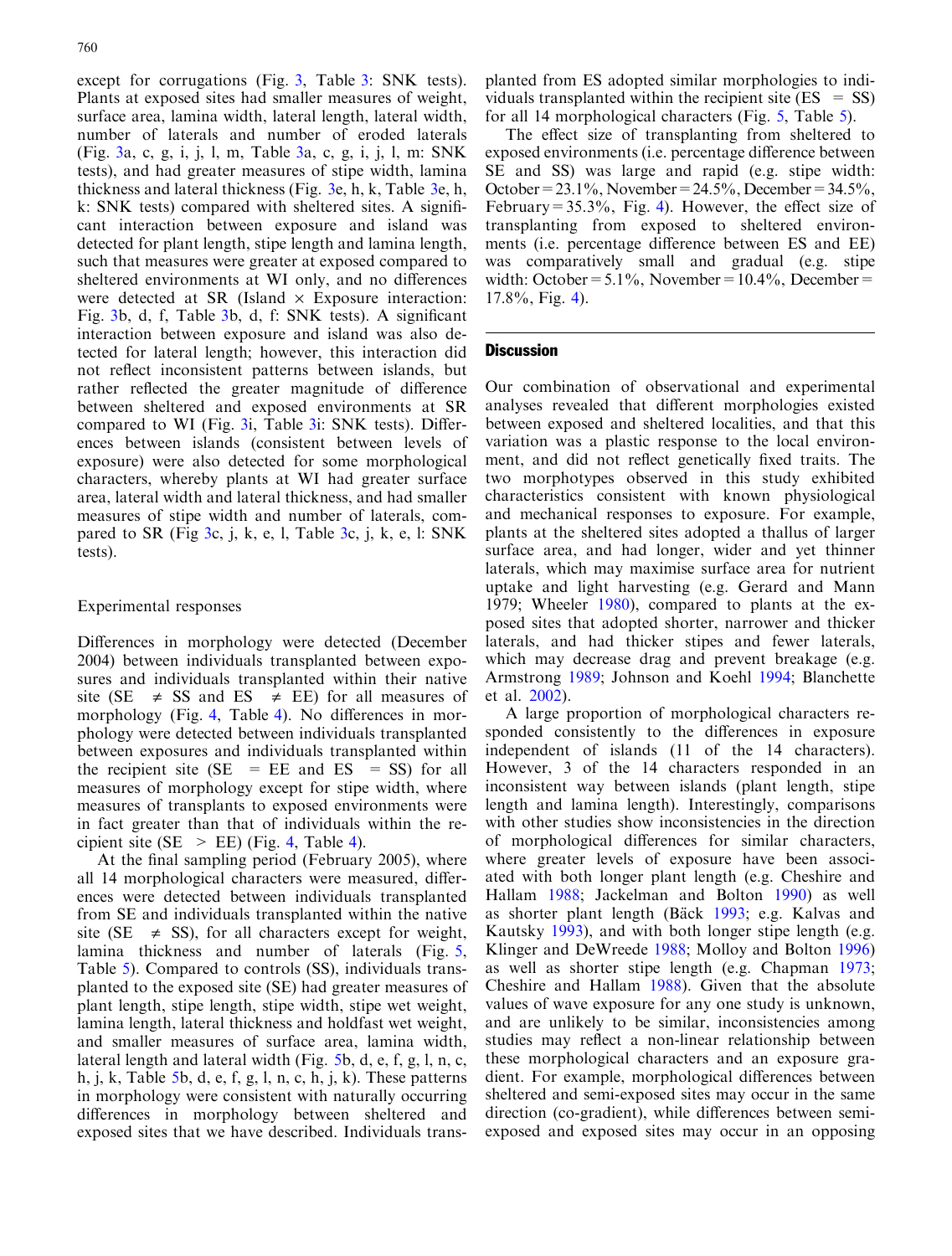

Fig. 3 Mean measures ( $\pm$ standard error) of morphological characters of E. radiata between sheltered and exposed sites at WI and SR. Plants within a quadrat  $(n=3)$  were averaged so that quadrats  $(n=18)$  were treated at replicates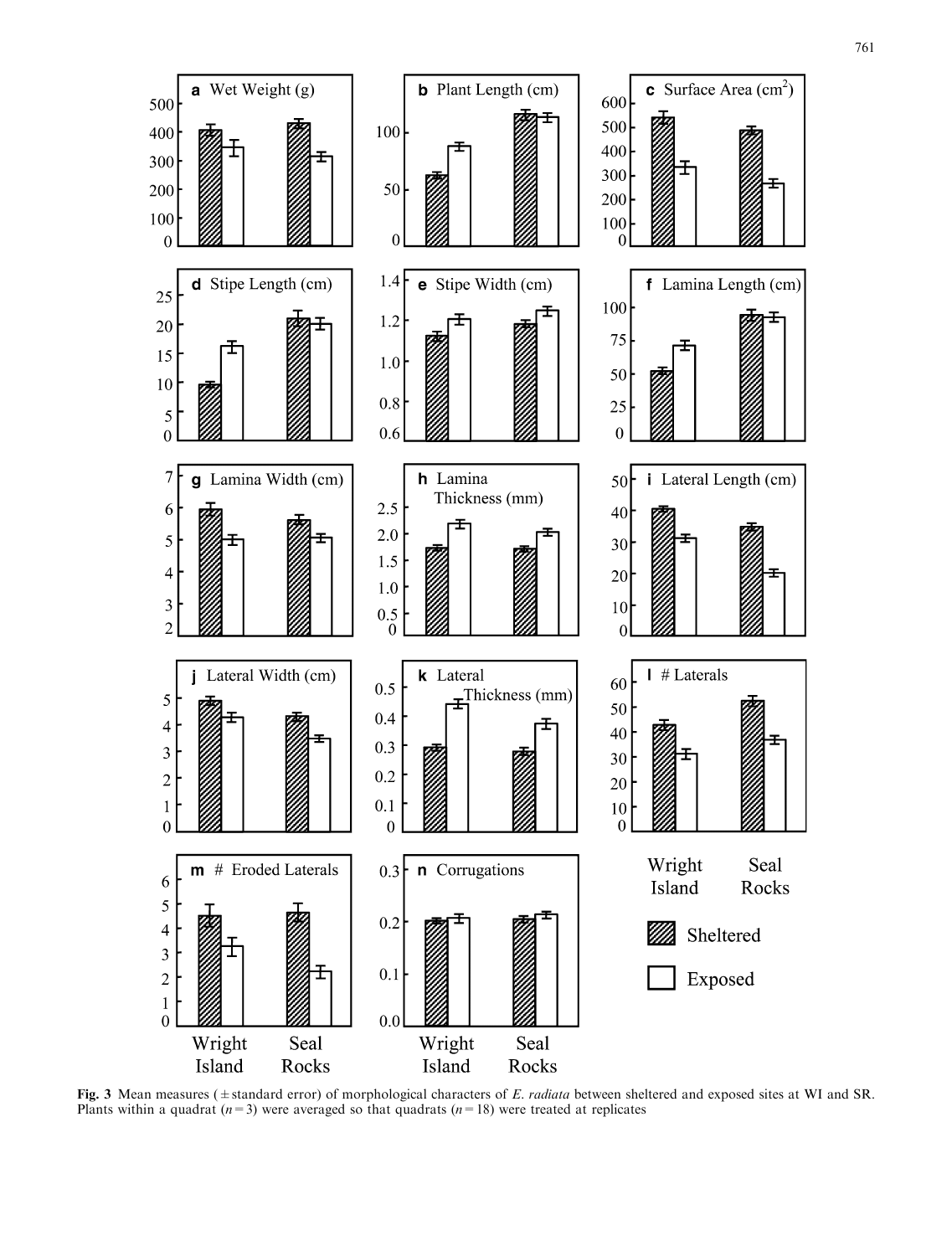|                                                                                                  | df                       | <b>MS</b>                                                                         | $\overline{F}$                 | $\boldsymbol{P}$                           | <b>MS</b>                                                                               | $\boldsymbol{F}$               | $\boldsymbol{P}$                              | MS                                                                                            | $\overline{F}$                 | $\boldsymbol{P}$                        |
|--------------------------------------------------------------------------------------------------|--------------------------|-----------------------------------------------------------------------------------|--------------------------------|--------------------------------------------|-----------------------------------------------------------------------------------------|--------------------------------|-----------------------------------------------|-----------------------------------------------------------------------------------------------|--------------------------------|-----------------------------------------|
|                                                                                                  |                          | (a) Wet weight                                                                    |                                |                                            | (b) Plant length                                                                        |                                |                                               | (c) Surface area                                                                              |                                |                                         |
| Island<br>Exposure<br>Quadrat (Island $\times$ Exposure)<br>Island $\times$ Exposure<br>Residual | 1<br>1<br>68<br>1<br>144 | 900.00<br>399,642.04<br>34, 355. 79<br>47,023.00<br>13,824.87<br>(d) Stipe length | 0.03<br>11.63<br>2.49<br>1.37  | <b>NS</b><br>$**$<br>***<br><b>NS</b>      | 8,299,424.07<br>725,232.67<br>95,539.81<br>1,072,446.30<br>46,341.45<br>(e) Stipe width | 86.87<br>7.59<br>2.06<br>11.23 | ***<br>$\ast\ast$<br>***<br>$\ast\ast$        | 893,614.48<br>3,240,889.58<br>3,604,423.22<br>343,736.92<br>1,958,784.78<br>(f) Lamina length | 5.80<br>70.26<br>1.84<br>0.10  | $\ast$<br>***<br>$**$<br><b>NS</b>      |
| Island<br>Exposure<br>Island $\times$ Exposure<br>Quadrat (Island $\times$ Exposure)<br>Residual | ı<br>1<br>68<br>144      | 313,730.67<br>44,951.19<br>79.887.57<br>7,921.38<br>3,880.08<br>(g) Lamina width  | 39.61<br>5.67<br>10.09<br>2.04 | ***<br>$\ast$<br>$**$<br>***               | 14.03<br>29.74<br>0.24<br>2.82<br>2.47<br>(h) Lamina thickness                          | 4.98<br>101.55<br>0.08<br>1.14 | $\ast$<br>$***$<br><b>NS</b><br><b>NS</b>     | 5,385,905.85<br>409,074.07<br>566,927.57<br>70,085.06<br>40,868.04<br>(i) Lateral length      | 76.85<br>5.84<br>8.09<br>1.71  | ***<br>$\ast$<br>$***$<br>$***$         |
| Island<br>Exposure<br>Island $\times$ Exposure<br>Quadrat (Island $\times$ Exposure)<br>Residual | 1<br>1<br>1<br>68<br>144 | 116.01<br>2.945.95<br>195.89<br>127.37<br>106.56<br>(i) Lateral width             | 0.91<br>23.13<br>1.54<br>1.20  | <b>NS</b><br>***<br><b>NS</b><br><b>NS</b> | 0.43<br>8.27<br>0.29<br>0.25<br>0.13<br>0.09<br>(k) Lateral thickness                   | 1.69<br>32.75<br>1.15<br>1.91  | <b>NS</b><br>***<br><b>NS</b><br>***          | 378,424.45<br>770,297.23<br>37,630.56<br>8,388.12<br>4,174.68<br>0.17<br>$(l)$ # Laterals     | 45.11<br>91.83<br>4.49<br>2.01 | ***<br>***<br>$\ast$<br>***             |
| Island<br>Exposure<br>Island $\times$ Exposure<br>Quadrat (Island $\times$ Exposure)<br>Residual | 1<br>1<br>1<br>68<br>144 | 2,716.46<br>2,759.19<br>88.17<br>154.57<br>68.38<br>$(m)$ # Eroded laterals       | 17.57<br>17.85<br>0.57<br>2.26 | ***<br>***<br><b>Ns</b><br>***             | 941.67<br>8,201.67<br>408.38<br>166.70<br>45.58<br>(n) Corrugations                     | 5.65<br>49.20<br>2.45<br>3.66  | $\ast$<br>***<br><b>NS</b><br>***             | 3,158.69<br>10,113.35<br>232.30<br>256.84<br>150.96                                           | 12.30<br>39.38<br>0.90<br>1.70 | $***$<br>***<br><b>NS</b><br>$\ast\ast$ |
| Island<br>Exposure<br>Island $\times$ Exposure<br>Quadrat (Island $\times$ Exposure)<br>Residual | 1<br>1<br>1<br>68<br>144 | 11.12<br>179.67<br>19.56<br>8.08<br>6.33                                          | 1.38<br>22.24<br>2.42<br>1.28  | <b>NS</b><br>***<br><b>NS</b><br><b>NS</b> | 2.79<br>0.09<br>1.60<br>1.85<br>1.18                                                    | 1.51<br>0.05<br>0.86<br>1.57   | <b>NS</b><br><b>NS</b><br><b>NS</b><br>$\ast$ |                                                                                               |                                |                                         |

<span id="page-7-0"></span>Table 3 ANOVA testing natural differences of fourteen individual morphological characters of E. radiata between islands (Wright Island vs Seal Rocks), exposure (sheltered vs exposed) and quadrats ( $n = 18$ )

NS non-significant

 $P > 0.05$ , \*P < 0.05, \*\*P < 0.01, \*\*\*P < 0.001. All data were untransformed and the assumption of homogeneity of variances was met (Cochran's C-test:  $P > 0.05$ ) for all morphological characters

direction (counter gradient) (e.g. Cousens [1982](#page-11-0); Cheshire and Hallam [1988](#page-11-0); Jackelman and Bolton [1990](#page-11-0)).

Why did the morphology of E. radiata differ between the exposed and sheltered sides of islands? The results of the transplant experiment indicate that such differences were the result of a phenotypic response to the local environment. Transplanted individuals grew to differ from their controls (i.e.  $ES \neq EE$  and  $SE \neq SS$ ), and therefore did not retain the characters of their native site (i.e. characters are not genetically fixed), but rather responded morphologically to the new environment (i.e.

Table 4 Results of planned contrasts (ANOVA) testing the effect of transplants on the morphology of E. radiata. Data collected in situ in December 2004. Treatment abbreviations are as is Fig. [4](#page-8-0)

|                                                                              | df | МS<br>Plant length                                   | F                                               | MS<br>Stipe length                                   | F                                                    | MS<br>Stipe width                            |                                                                     |
|------------------------------------------------------------------------------|----|------------------------------------------------------|-------------------------------------------------|------------------------------------------------------|------------------------------------------------------|----------------------------------------------|---------------------------------------------------------------------|
| Among treatments<br>SE vs SS<br>ES vs EE<br>SE vs EE<br>ES vs SS<br>Residual | 16 | 182.96<br>418.02<br>104.66<br>2.22<br>76.15<br>22.34 | $8.19***$<br>$18.71$ **<br>4.68<br>0.10<br>3.41 | 162.16<br>276.48<br>200.57<br>0.88<br>11.58<br>17.28 | $9.38***$<br>$16.00**$<br>$11.60***$<br>0.05<br>0.67 | 2.57<br>6.35<br>1.21<br>0.95<br>0.20<br>0.17 | $14.89***$<br>$36.82***$<br>$7.02^*$<br>$5.54$ <sup>*</sup><br>1.14 |

NS non-significant

 $P>0.05$ ,  $*P<0.05$ ,  $*P<0.01$ ,  $**P<0.001$ . All data were untransformed and the assumption of homogeneity of variances was met (Cochran's C-test:  $P > 0.05$ )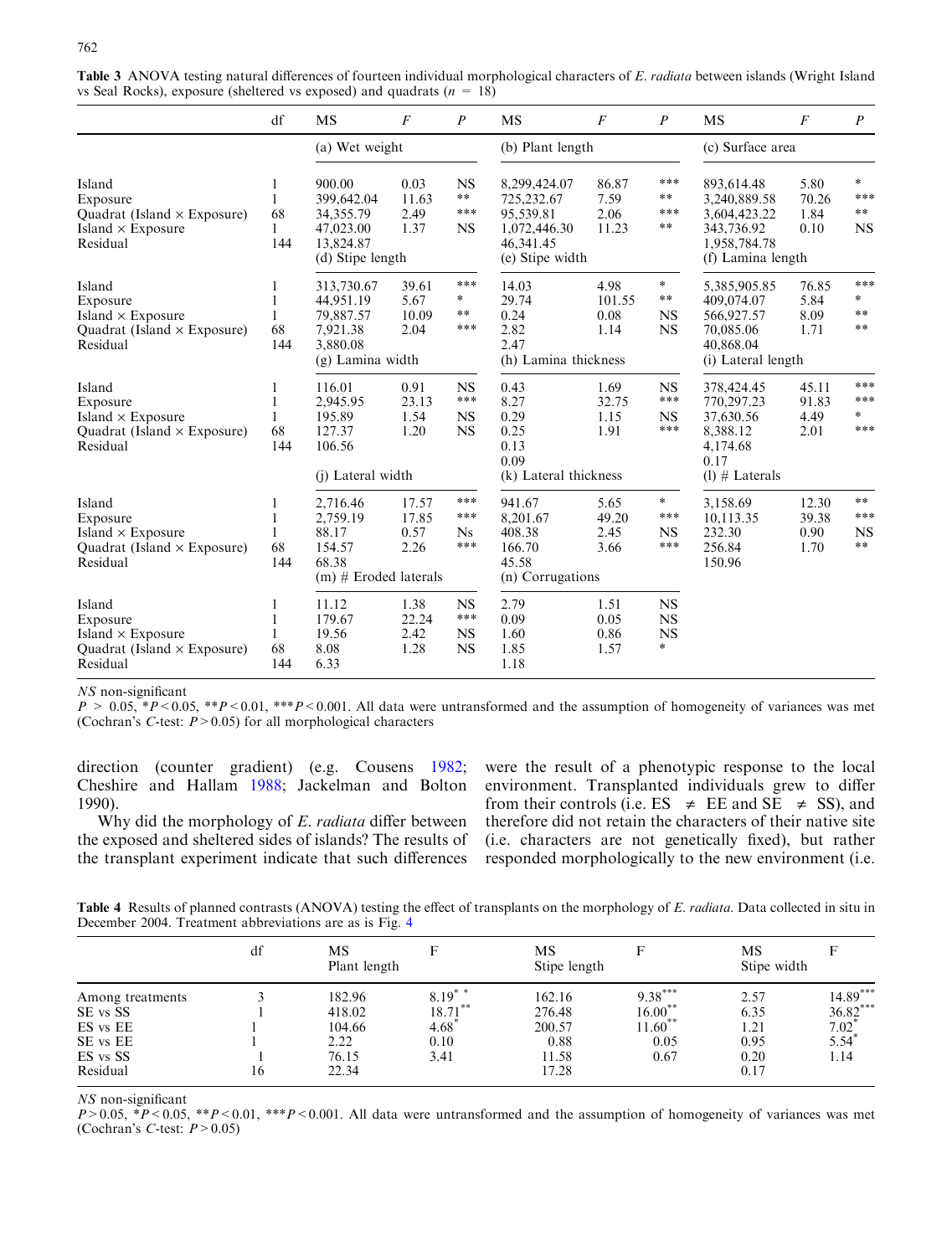<span id="page-8-0"></span>Fig. 4 Mean measures  $(\pm$  standard error) of three morphological characters of E. radiata, at four sampling periods, for the transplant treatments: sheltered to exposed site (SE), exposed controls (EE), sheltered controls (SS), and exposed to sheltered site (ES). The first in situ sampling period occurred 3 months after the experiment was set-up (October 2004). December 2004 was the last sampling period where all four treatments and replicate ropes were present (see Methods), and was therefore graphed separately to clearly indicate morphological differences among the four transplant treatments



characters are phenotypically plastic). Transplants showed similar morphological patterns to naturally occurring patterns characteristic of exposure (i.e. exposed transplants had thicker stipes, narrower laterals and larger holdfasts than sheltered transplants). Three of the morphological characters did not differ among any of the treatments (i.e. wet weight, lamina thickness and number of laterals), which suggests that these characters had not started to differentiate in form, or that they were not affected by exposure. The general similarity between naturally occurring patterns and experimental effects not only provides strong evidence for models about exposure driven traits, but also suggests that the experimental protocol (i.e. transplants with ropes) maybe useful for continuing work on morphological variation.

Phenotypic plasticity is common in plant and animal populations, with many studies detecting chemical, physiological, developmental or morphological responses to changes in physical (e.g. Scheiner and Goodnight [1984](#page-12-0); Dudley [1996](#page-11-0); Relyea and Werner [2000\)](#page-12-0) and biological variables (e.g. Bertness et al. [1998;](#page-11-0) Raimondi et al. [2000](#page-12-0); Agrawal [2001\)](#page-11-0). In marine algae, phenotypic plasticity has been inferred from morphological changes detected among contrasting habitats, laboratory observations (e.g. de Senerpont Domis et al. [2003](#page-11-0)) and from the one-way transplantation of adult sporophytes from one environment to another, where new blade growth has been similar to that of plants native to the environment (e.g. Norton [1969;](#page-12-0) Svendsen and Kain [1971](#page-12-0); Gerard and Mann [1979](#page-11-0); Druehl and Kemp [1982\)](#page-11-0). More recently, transplant experiments of juveniles (both one-way and reciprocal) have been used to test whether morphological differences

763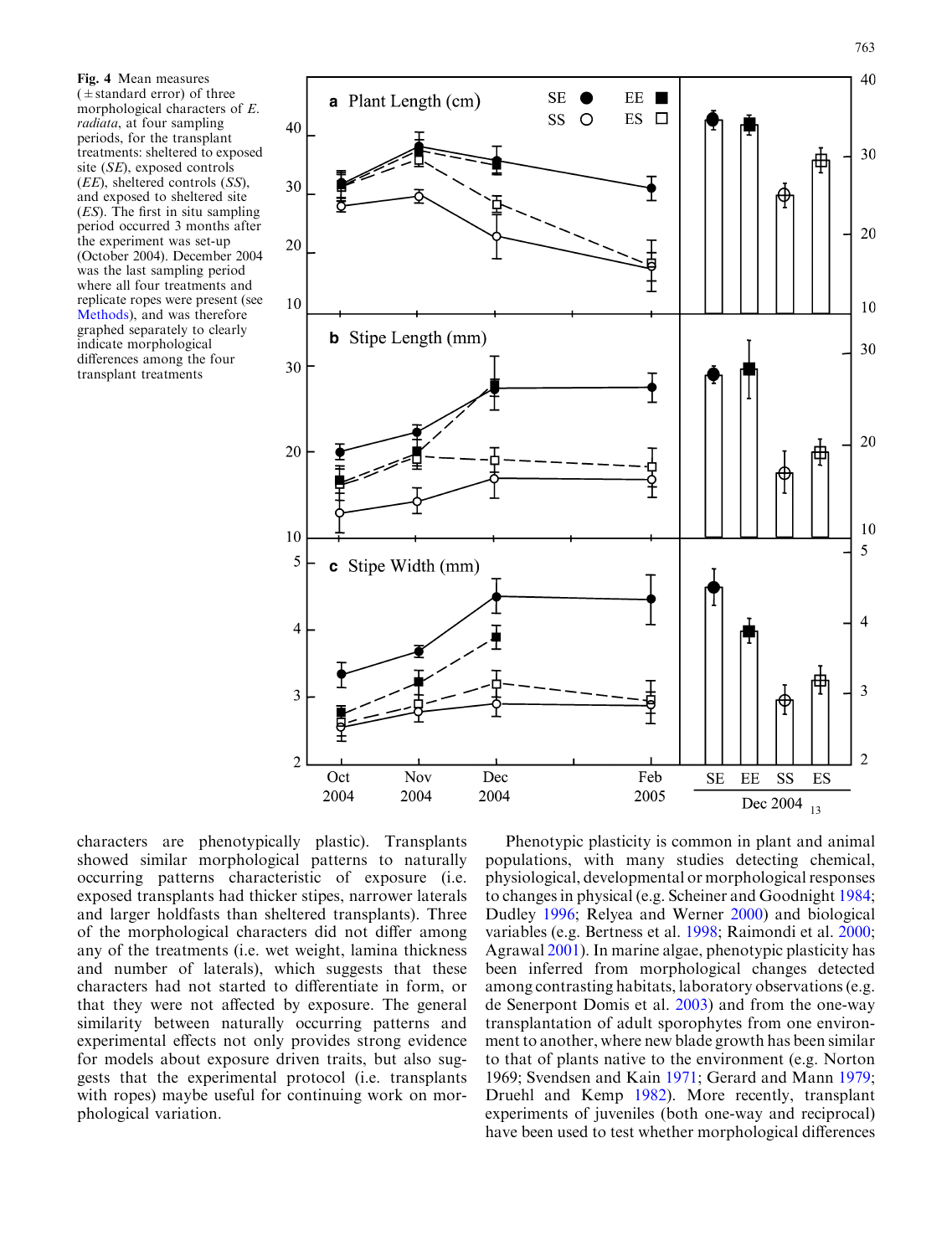<span id="page-9-0"></span>

Fig. 5 Mean measures ( $\pm$ standard error) of morphological characters (taken at the final sampling period in February 2005) of E. radiata. for the treatments: SE, SS, and ES (treatment abbreviations as in Fig. [4\)](#page-8-0)

in marine algae are the result of a plastic response to the local environment or are genetically fixed traits (e.g. Blanchette et al. [2002;](#page-11-0) Serisawa et al. [2003](#page-12-0); Roberson and Coyer [2004\)](#page-12-0). These studies have found no change in the morphology of transplants, despite large potential gains (e.g. increased growth and survivorship) they may acquire from such a shift in morphology. However, such nonresponses do not unequivocally differentiate between models of genetically fixed vs plastic traits. This is because the two competing models (1) that morphological differ-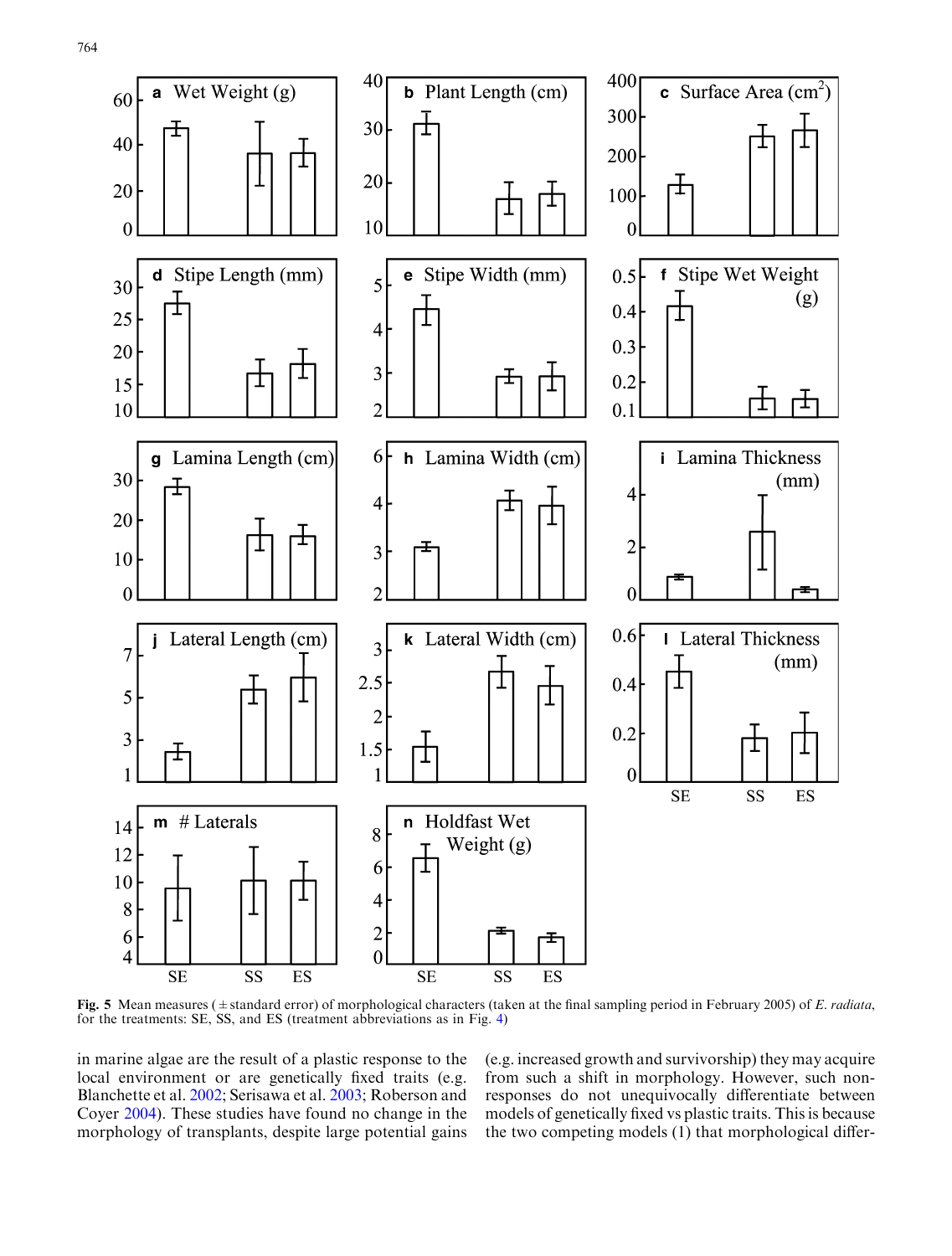<span id="page-10-0"></span>Table 5 Results of planned contrasts (ANOVA) testing the effect of transplants on the morphology of E. radiata. Data collected at the final sampling period in February 2005. Treatment abbreviations are as is Fig. [4](#page-8-0)

|                  | df  | <b>MS</b>          | F     | $\boldsymbol{P}$ | <b>MS</b>               | $\overline{F}$ | $\boldsymbol{P}$ | MS                    | $\overline{F}$ | $\boldsymbol{P}$ |  |
|------------------|-----|--------------------|-------|------------------|-------------------------|----------------|------------------|-----------------------|----------------|------------------|--|
|                  |     | (a) Wet weight     |       |                  | (b) Plant length        |                |                  | (c) Surface area      |                |                  |  |
| Among treatments | 1   | 1.31               | 0.5   | <b>NS</b>        | 19,935.26               | 12.70          | $**$             | 28,126.21             | 21.76          | $**$             |  |
| SE vs SS         |     | 0.12               | 58.66 | <b>NS</b>        | 34,125.37               | 21.74          | $\ast\ast$       | 26,035.24             | 10.30          | $\ast$           |  |
| ES vs SS         | 68  | 0.00               | 0.01  | $_{\rm NS}$      | 114.22                  | 0.07           | <b>NS</b>        | 396.65                | 0.16           | <b>NS</b>        |  |
| Residual         |     | 2.62               |       |                  | 1,569.73                |                |                  | 2,204.36              |                |                  |  |
|                  |     | (d) Stipe length   |       |                  | (e) Stipe width         |                |                  | (f) Stipe wet weight  |                |                  |  |
| Among treatments | 1   | 108.92             | 12.39 | $\ast\ast$       | 2.48                    | 16.68          | **               | 0.07                  | 30.72          | ***              |  |
| SE vs SS         |     | 196.83             | 22.40 | $\ast\ast$       | 4.06                    | 27.43          | ***              | 0.12                  | 58.66          | ***              |  |
| ES vs SS         | 68  | 3.50               | 0.40  | <b>NS</b>        | 0.00                    | 0.00           | <b>NS</b>        | 0.00                  | 0.00           | <b>NS</b>        |  |
| Residual         | 1   | 8.79               |       |                  | 0.15                    |                |                  | 0.00                  |                |                  |  |
|                  |     | (g) Lamina length  |       |                  | (h) Lamina width        |                |                  | (i) Lamina thickness  |                |                  |  |
| Among treatments | 1   | 15,603.21          | 6.07  | $\ast$           | 91.24                   | 6.93           | $\ast$           | 4.77                  | 0.60           | NS               |  |
| SE vs SS         |     | 24.909.07          | 9.69  | $\ast$           | 162.30                  | 33.99          | ***              | 5.07                  | 0.63           | NS               |  |
| ES vs SS         | 68  | 16.47              | 0.01  | <b>NS</b>        | 1.96                    | 0.41           | <b>NS</b>        | 8.28                  | 1.03           | <b>NS</b>        |  |
| Residual         |     | 2.571.69           |       |                  | 13.17                   |                |                  | 8.03                  |                |                  |  |
|                  |     | (j) Lateral length |       |                  | (k) Lateral width       |                |                  | (1) Lateral thickness |                |                  |  |
| Among treatments | 1   | 1.100.50           | 8.67  | $\ast$           | 118.78                  | 8.61           | $\ast$           | 0.07                  | 7.76           | $\ast$           |  |
| SE vs SS         |     | 1,491.86           | 11.75 | $\ast$           | 222.13                  | 46.52          | ***              | 0.12                  | 13.78          | $\ast\ast$       |  |
| ES vs SS         | 68  | 56.35              | 0.44  | <b>NS</b>        | 8.06                    | 1.69           | <b>NS</b>        | 0.00                  | 0.09           | <b>NS</b>        |  |
| Residual         |     | 126.92             |       |                  | 13.80                   |                |                  | 0.01                  |                |                  |  |
|                  |     | $(m)$ # Laterals   |       |                  | (n) Holdfast wet weight |                |                  |                       |                |                  |  |
| Among treatments | 1   | 0.35               | 0.03  | <b>NS</b>        | 22.23                   | 53.90          | ***              |                       |                |                  |  |
| SE vs SS         |     | 0.56               | 0.05  | <b>NS</b>        | 33.34                   | 80.93          | ***              |                       |                |                  |  |
| ES vs SS         | 68  | 0.00               | 0.00  | <b>NS</b>        | 0.29                    | 0.70           | <b>NS</b>        |                       |                |                  |  |
| Residual         | 144 | 11.08              |       |                  | 0.41                    |                |                  |                       |                |                  |  |

NS non-significant

 $P>0.05$ ,  $*P<0.05$ ,  $*P<0.01$ ,  $**P<0.001$ . All data were untransformed and the assumption of homogeneity of variances was met (Cochran's C-test:  $P > 0.05$ ) for all morphological characters except (g), where the critical value of  $\alpha$  was adjusted to allow for significant heterogeneity of variances

ences are genetically fixed which prevents phenotypic modification of transplants, vs (2) that phenotypically plastic responses are canalised early in development before the transplantation of individuals, cannot be differentiated under these circumstances. In contrast, our data clearly show that the thick, narrow morphology of individuals at exposed locations, and the wide, thin morphology of individuals at sheltered locations were phenotypically plastic features that responded to local environmental conditions.

Interestingly, the results of our transplant experiment showed that individuals transplanted to the exposed site underwent large and rapid changes in morphology, which were consistent with an accommodation to high wave exposure. However, the same response was not evident for individuals transplanted to the sheltered site, where plants continued to follow the trajectory of an exposed morphology until much later in the experiment. The increase in the stipe width of individuals transplanted to the exposed site, above and beyond that of individuals transplanted within the exposed site, indicates an over-compensation response to the exposure environment, which further highlights the rapid and extreme response that plants may have to exposed conditions. Such a response was not apparent in individuals transplanted to the sheltered environment, which suggests that stressors typical of sheltered environments (i.e. diffusion stress) may not be as influential as stressors typical of exposed environments (i.e. breakage, dislodgement) in differentiating morphological characters between exposure environments, which has also been suggested by Scott et al. ([2001\)](#page-12-0) and Jackelman and Bolton [\(1990](#page-11-0)). Alternatively, exposed sites may represent particular kinds of stress (i.e. drag and breakage), while sheltered sites may represent the absence or relaxation of these stressors, as opposed to the presence of new stressors. Gerard ([1987](#page-11-0)) induced an 'exposed' blade morphology on cultured plants subjected to waveinduced water motion, and a 'sheltered' blade morphology on plants where such stress was absent. We are not suggesting that sheltered environments do not affect algal morphology, but rather that stressors typical of sheltered environments, such as nutrient stress and reduced gas exchange (Topinka and Robbins [1976](#page-12-0); Norton et al. [1982;](#page-12-0) Hanisak [1983\)](#page-11-0), may affect morphology under extremely low exposure conditions that were not represented in our study.

In conclusion, variation in the morphology of E. radiata exists across southern Australia (Wernberg et al. [2003;](#page-12-0) Fowler-Walker et al. [2005b\)](#page-11-0) which we now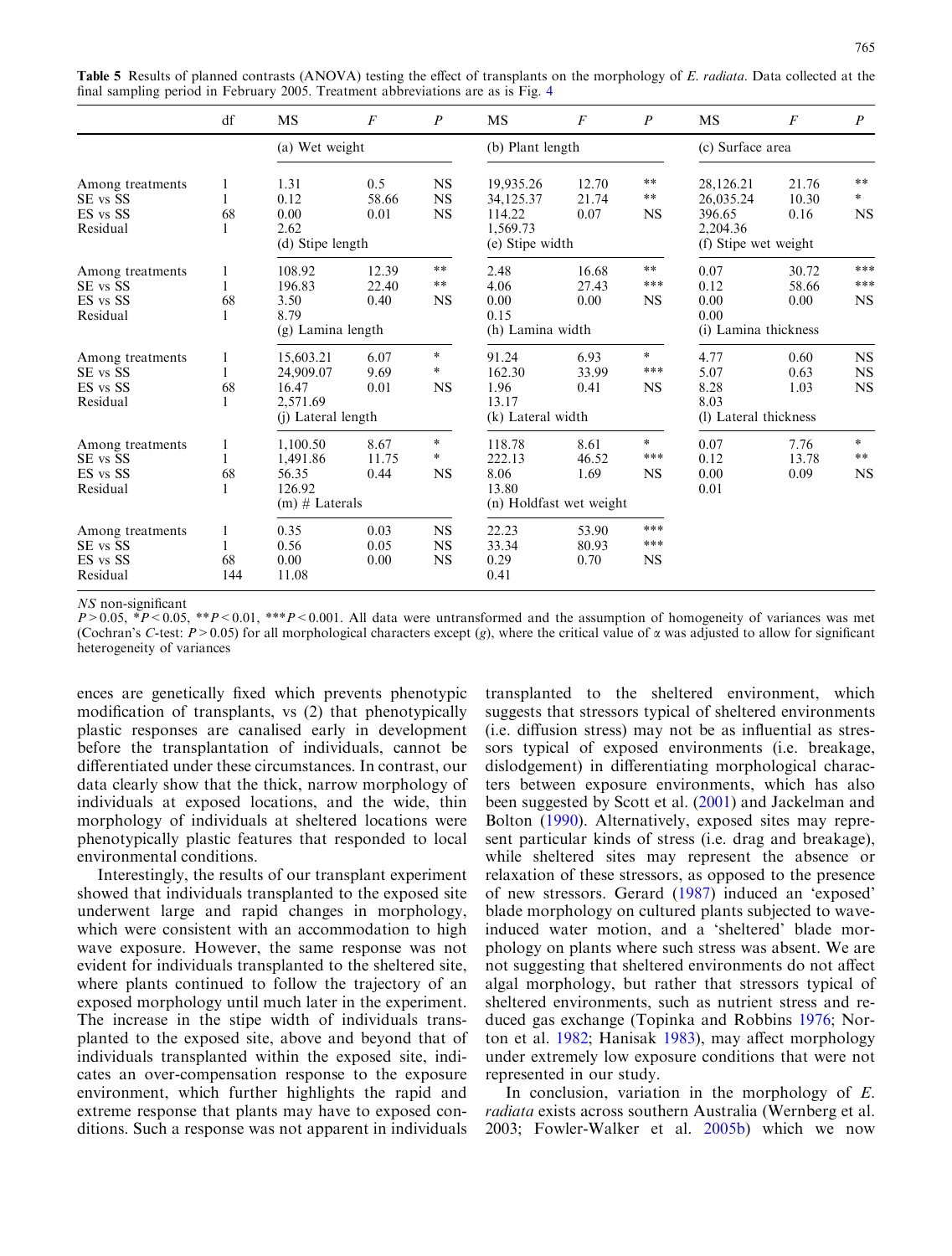<span id="page-11-0"></span>understand, at the scale of kilometres, can be driven by the external environment. This study suggests that the environmentally specific forms of E. *radiata* in wave exposed and wave sheltered environments, at scales of 1–10 km, are the result of a plastic response to the exposure conditions typical of the kelps native environment. The results also suggest that stressors typical of sheltered environments (i.e. diffusion stress) may not be as influential (if at all) compared to stressors typical of exposed environments (i.e. breakage, dislodgement) in differentiating morphological characters between exposure environments.

Acknowledgements This work could not have been completed without the logistical support of B. Russell, S. Hart and D. Gorman. This work was supported by a postgraduate award to M.J.F and an ARC grant to S.D.C.

#### References

- Agrawal AA (2001) Phenotypic plasticity in the interactions and evolution of species. Science 294:321–326
- Anderson MJ (2001) A new method for non-parametric multivariate analysis of variance. Aust Ecol 26:32–46
- Armstrong SL (1989) The behavior in flow of the morphologically variable seaweed Hedophyllum sessile (C. Ag.) Setchell. Hydrobiologia 183:115–122
- Baardseth  $\tilde{E}$  (1970) A square-scanning, two-stage sampling method of estimating seaweed quantities, vol 20. Report of the Norwegian Institute of Seaweed Research, pp 1–6
- Bäck S (1993) Morphological variation of northern Baltic Fucus vesiculosus along the exposure gradient. Annu Bot Fenn 30:275–283
- Bell EC, Denny MW (1994) Quantifying 'wave exposure':a simple device for recording maximum velocity and results of its use at several field sites. J Exp Mar Biol Ecol 181:9–29
- Bertness MD, Gaines SD, Yeh SM (1998) Making mountains out of barnacles: the dynamics of acorn barnacle hummocking. Ecology 79:1382–1394
- Blanchette CA (1997) Size and survival of intertidal plants in response to wave action: a case study with Fucus gardneri. Ecology 78:1563–1578
- Blanchette CA, Miner BG, Gaines SD (2002) Geographic variability in form, size and survival of Egregia menziesii around Point Conception, California. Mar Ecol Progress Ser 239:69–82
- Chapman ARO (1973) Phenetic variability of stipe morphology in relation to season, exposure, and depth in the non-digitate complex of Laminaria Lamour. (Phaeophyta, Laminariales) in Nova Scotia. Phycologia 12:53–57
- Chapman ARO (1974) The genetic basis of morphological differentiation in some Laminaria populations. Mar Biol 24:85–91
- Cheshire AC, Hallam ND (1988) Morphology of the Southern Bull-Kelp (Durvillaea potatorum, Durvilleales, Phaeophyta) from King Island (Bass Strait, Australia). Bot Mar 31:139–148
- Cheshire AC, Hallam ND (1989) Morphological differences in the Southern Bull-Kelp (Durvillaea potatorum) throughout South-Eastern Australia. Bot Mar 32:191–197
- Clarke KR (1993) Non-parametric multivariate analyses of changes in community structure. Aust J Ecol 17:117–143
- Cousens R (1982) The effect of exposure to wave action on the morphology and pigmentation of Ascophyllum nodosum (L.) Le Jolis in South-Eastern Canada. Bot Mar 25:191–195
- Day RW, Quinn GP (1989) Comparisons of treatments after an analysis of variance in ecology. Ecol Monogr 59:433–463
- De Paula EJ, De Oliveira EC (1982) Wave exposure and ecotypical differentiation in *Sargassum cymosum* (Phaeophyta—Fucales). Phycologia 21:145–153
- de Senerpont Domis LN, Fama P, Bartlett AJ, Prud'homme van Reine WF, Armenta Espinosa C, Trono GC (2003) Defining taxon boundaries in members of the morphologically and genetically plastic genus Caulerpa (Caulerpales, Chlorophyta). J Phycol 39:1019–1037
- Druehl LD, Kemp L (1982) Morphological and growth responses of geographically isolated Macrocystis integrifolia populations when grown in a common environment. Can J Bot 60:1409-1413
- Dudgeon SR, Johnson AS (1992) Thick vs. thin: thallus morphology and tissue mechanics influence differential drag and dislodgement of two co-dominant seaweeds. J Exp Mar Biol Ecol 165:23–43
- Dudley SA (1996) The response to differing selection on plant physiological traits: evidence for local adaptation. Evolution 50:103–110
- Fowler-Walker MJ, Connell SD, Gillanders BM (2005a) To what extent do geographic and environmental variables correlate with kelp morphology across temperate Australia? Mar Freshw Res 56:877–887
- Fowler-Walker MJ, Connell SD, Gillanders BM (2005b) Variation at local scales need not impede tests for broader scale patterns. Mar Biol 147:823–831
- Gerard VA, Mann KH (1979) Growth and production of Laminaria longicruris (Phaeophyta) populations exposed to different intensities of water movement. J Phycol 15:33–41
- Gerard VA (1982) In situ water motion and nutrient uptake by the giant kelp Macrocystis pyrifera. Mar Biol 69:51–54
- Gerard VA (1987) Hydrodynamic streamlining of Laminaria Saccharina Lamour in response to mechanical stress. J Exp Mar Biol Ecol 107:237–244
- Goodsell PJ, Fowler-Walker MJ, Gillanders BM, Connell SD (2004) Variations in the configuration of algae in subtidal forests: Implications for invertebrate assemblages. Aust Ecol 29:350–357
- Gower JC (1967) A comparison of some methods of cluster analysis. Biometrics 23:623–627
- Hanisak MD (1983) The nitrogen relationships of marine macroalgae. In: Carpenter EJ, Capone DG (eds) Nitrogen in the marine environment. Academic, New York, pp 699–730
- Hurd CL, Harrison PJ, Druehl LD (1996) Effects of seawater velocity on inorganic nitrogen uptake by morphologically distinct forms of Macrocystis integrifolia from wave-sheltered and exposed sites. Mar Biol 126:205–214
- Hurd CL (2000) Water motion, marine macroalgal physiology, and production. J Phycol 36:453–472
- Hurlbert SH (1984) Pseudoreplication and the design of ecological field experiments. Ecol Monogr 54:187–211
- Jackelman JJ, Bolton JJ (1990) Form variation and productivity of an intertidal foliose Gigartina species (Rhodophyta) in relation to wave exposure. Hydrobiologia 204/205:57–64
- Johnson AS, Koehl MAR (1994) Maintenance of dynamic strain similarity and environmental stress factor in different flow habitats: thallus allometry and material properties of a giant kelp. J Environ Biol 195:381–410
- Kalvas A, Kautsky L (1993) Geographic variation in Fucus vesiculosus morphology in the Baltic and North Seas. Eur J Phycol 28:85–91
- Kennelly SJ, Underwood AJ (1993) Geographic consistencies of effects of experimental physical disturbance on understorey species in sublittoral kelp forests in central New South Wales. J Exp Mar Biol Ecol 168:35–58
- Kirkman H (1981) The first year in the life history and the survival of the juvenile marine macrophytye, Ecklonia radiata (Turn.) J. Agardh. J Exp Mar Biol Ecol 55:243–254
- Kirkman H (1984) Standing stock and production of Ecklonia radiata (A.Ag.) J. Agardh. J Exp Mar Biol Ecol 76:119–130
- Klinger T, DeWreede RE (1988) Stipe rings, age, and size in populations of Laminaria setchelli Silva (Laminariales, Phaeophyta) in British Columbia, Canada. Phycologia 27:234–240